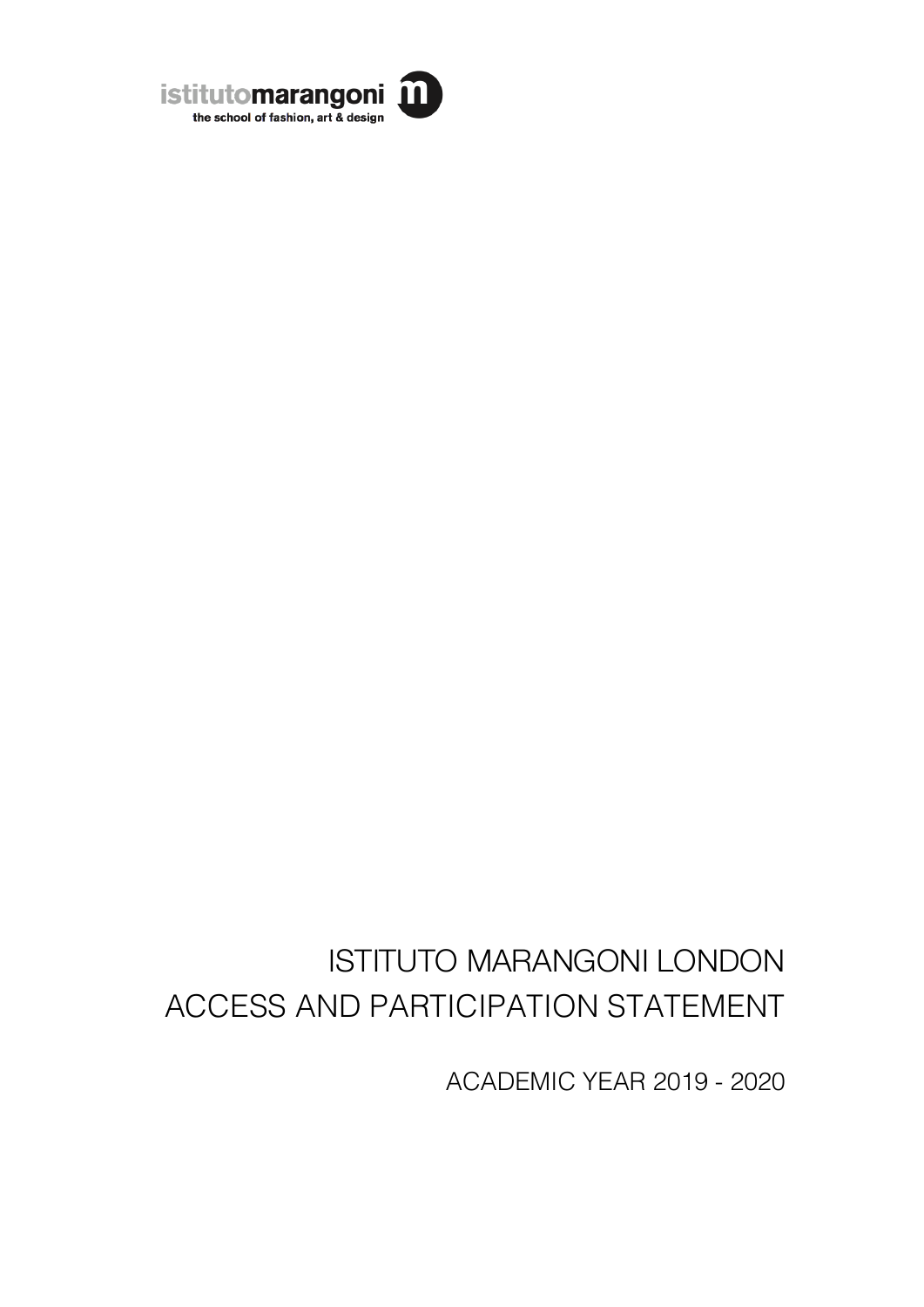# **Table of Contents**

| 1. INTRODUCTION TO ISTITUTO MARANGONI LIMITED<br>(ISTITUTO MARANGONI, LONDON SCHOOL) | 3 |
|--------------------------------------------------------------------------------------|---|
| 2. OUR STUDENTS                                                                      | 3 |
| 3. OUR COMMITMENT                                                                    | 3 |
| 4. ENSURING SUCCESS AND PROGRESSION                                                  | 4 |
| 5. FINANCIAL SUPPORT                                                                 | 5 |
| 6. COMMUNICATION WITH APPLICANTS, STUDENTS AND STAFF                                 | 6 |
| 7. REVISION OF THE ACCESS AND PARTICIPATION STATEMENT                                | 6 |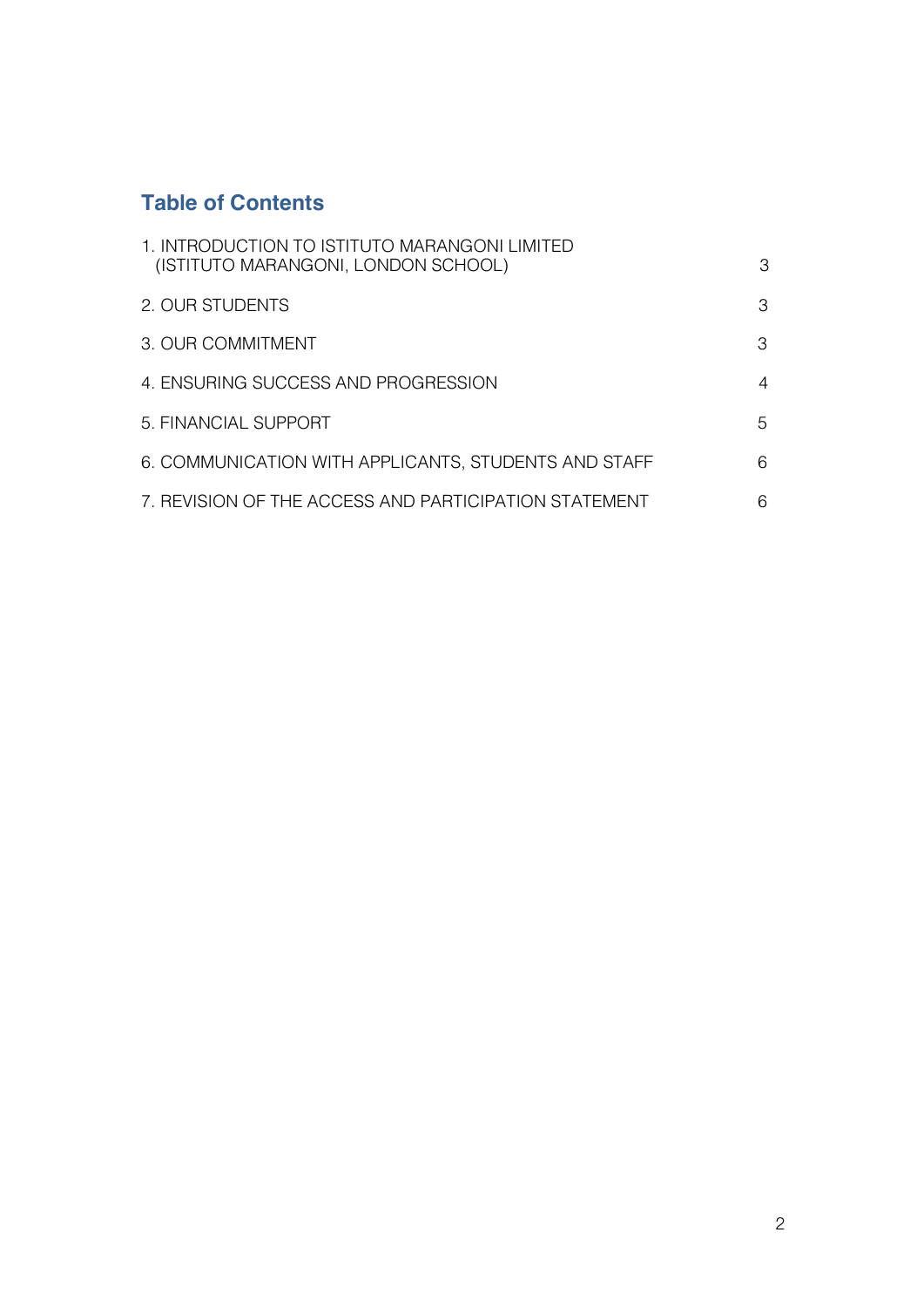# **1. INTRODUCTION TO ISTITUTO MARANGONI LIMITED (ISTITUTO MARANGONI, LONDON SCHOOL)**

Istituto Marangoni has been providing training and higher professional studies in fashion and related areas in Italy since 1935. The London School (operating since 2003) delivers validated foundation, undergraduate and postgraduate education (via collaborative partnership validation agreements with Manchester Metropolitan University) in fashion design, styling and business areas as well as interiors, product and visual design. The London School is committed to ensure that students from all backgrounds achieve the best quality academic outcomes.

# **2. OUR STUDENTS**

In preparing this statement, the London School recognises its duty under the Equality Act 2010. The School has reviewed all qualitative and quantitative information relating to the context, characteristics and needs of our students to inform our commitment. The School recognises that institutional OfS access & participation data dashboard, HESA/ TEF metrics/ Graduate Outcomes, SLC and transparency return data is not yet statistically significant (in relation to UK domicile) to fully inform institutional benchmarking however in preparation for 2020/2021 the School is committed to better use datasets available to inform this statement.

The School hosts UK, European and International students, with the majority of students from an international or european domicile (students represent a balanced proportion from regions of varied national index of deprivation). Our students are also predominately under 21 years old, white female with low numbers of students declaring any type of disability.

Graduate outcomes show secure and increasing graduate employment rates within our recent graduate community. The School notes a modest but increasing trend towards consultancy models of employment and 'other' post-study options.

# **3. OUR COMMITMENT**

The London School supports creative talent to access and participate in higher education across all social and cultural groups and countries, regardless of background and with a view to improving socio-economic diversity within the luxury fashion industries, across both existing and developing economies. Our mission is multicultural and global and our School provides excellent learning opportunities for students from all of the world through a continous exchange of ideas, projects, stimuli and vision.

In developing this annual statement, the London School commits to target, invest upon and increase:

- student engagement on the School's proposed access and participation priorities and activities
- School investment into improving access for all, in line with the core mission of the School
- annual review of student financial support at School Board, within identified access and participation priorities, leading to further action
- annual review of student support within the Resources Committee, within identified access and participation priorities, leading to further action
- young adult higher education success
- male higher education access and participation priorities within the London School
- black, asian and minority ethnic student access and participation priorities within the London School
- higher education access priorities within regional areas POLAR 1 and 2
- local, national, european and international student access and participation priorities
- local and national graduate entrepreneurial success
- local and national graduate post-study option support
- corporate and community stakeholder support within the square mile and across the region appropriate to identified access, success and participation priorities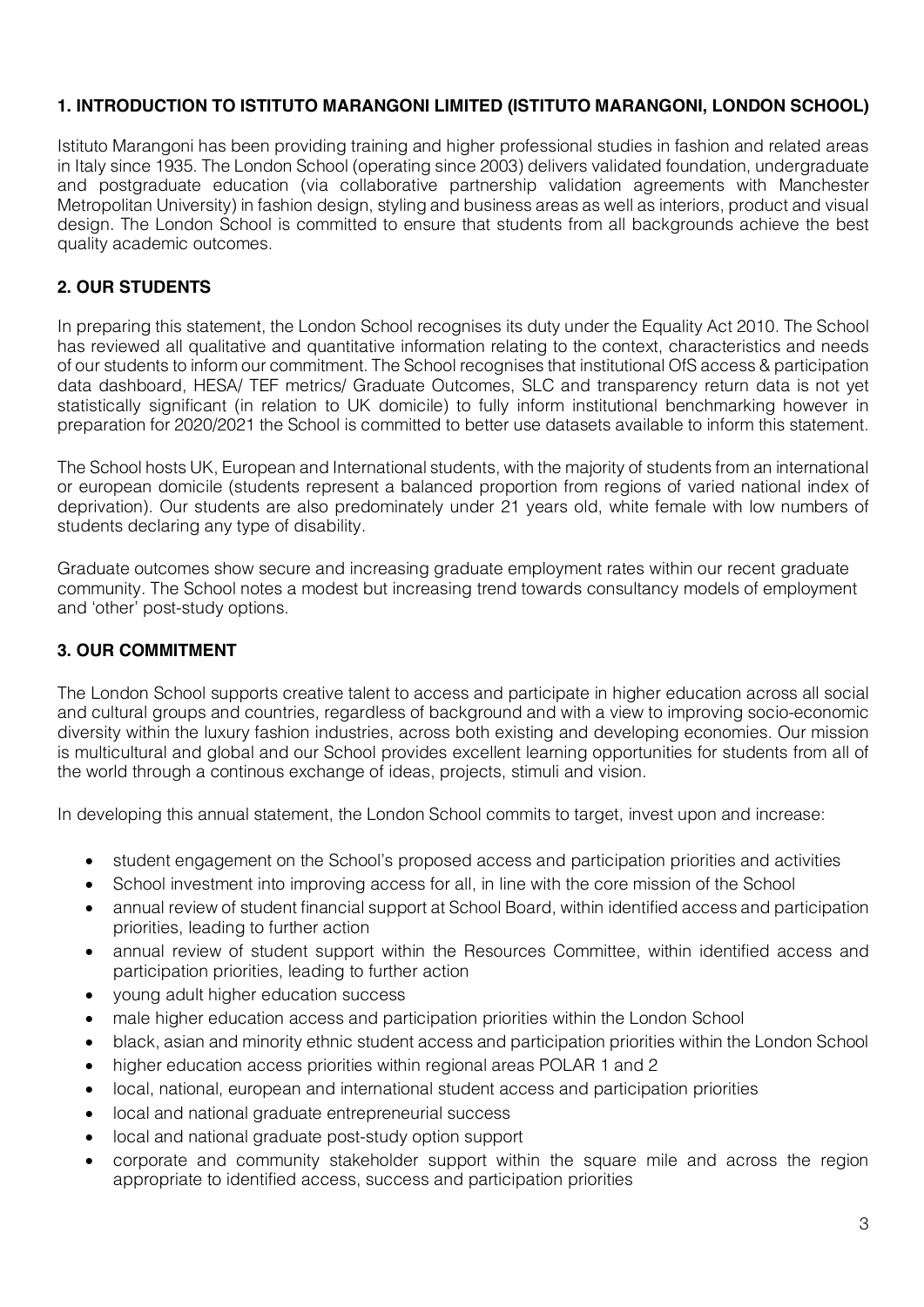• corporate and community stakeholder support across the country and globally appropriate to identified access, success and participation priorities

We will do this by:

- establishing targeted market spend and initiatives in relation to access and participation priorities
- increasing awareness of the Istituto Marangoni scholarship programme early in the applicant journey and during study
- increasing outreach activities, particularly across the London region and UK
- review of the academic portfolio in order to meet identified market demand
- increasing professional mental health support referral systems
- increasing personal, educational and professional coaching referral within access and participation priority cohorts
- increasing awareness of success mentors within access and participation priority cohorts
- increasing cultural engagement events with targeted student communities

# **4. ENSURING SUCCESS AND PROGRESSION**

The London School is committed to providing equal access opportunities to higher education to all students from different backgrounds. The London School has already taken the following actions to improve access for everyone:

#### Pre-arrival access activities

Through research, application, offer and enrolment, the London School invites applicants and students to disclose contextual information which will facilitate targeted support where appropriate. The School ensures applicant preparedness to study through, for example:

- School participation with the National Saturday Club Trust to offer young people, aged 13-16, an introduction to the world of fashion through workshops and project-based work. Members have an opportunity to experience and receive expert and interactive tuition from Istituto Marangoni London tutors and students
- targeted use of our new Foundation courses (validated in 2019) to support and enable direct progression opportunities into higher education
- targeted use of two programme intakes per year to enable further flexibility for non-traditional applicants
- fair and transparent admissions process where information provided to applicants is comprehensive and responsive to their individual circumstances
- support for financial management of fees; through scholarship referral and/or instalment plan support
- orientation interviews where potential applicants can without academic requirement, experience the School environment and receive study preparation and mentoring using a standard 'script' of prompts to enable the applicant to make an informed decision with consistent information
- entry test to develop applicant understanding of programme content prior to enrolment and seek to evaluate language proficiency and subject skills

#### Student participation activities

To ensure students from all backgrounds progress and succeed in their studies, the School undertakes, for example:

- induction programme: transition to higher educational study is supported through early formative, diagnostic assessments and "learning by doing" workshops.
- learning and teaching: through a focused level 3 entry to level 7 exit trajectory methodology (which respects student entry from a range of backgrounds and prior educational experiences) the London School explicitly develops a range of entry to UK Higher Education learning & teaching styles which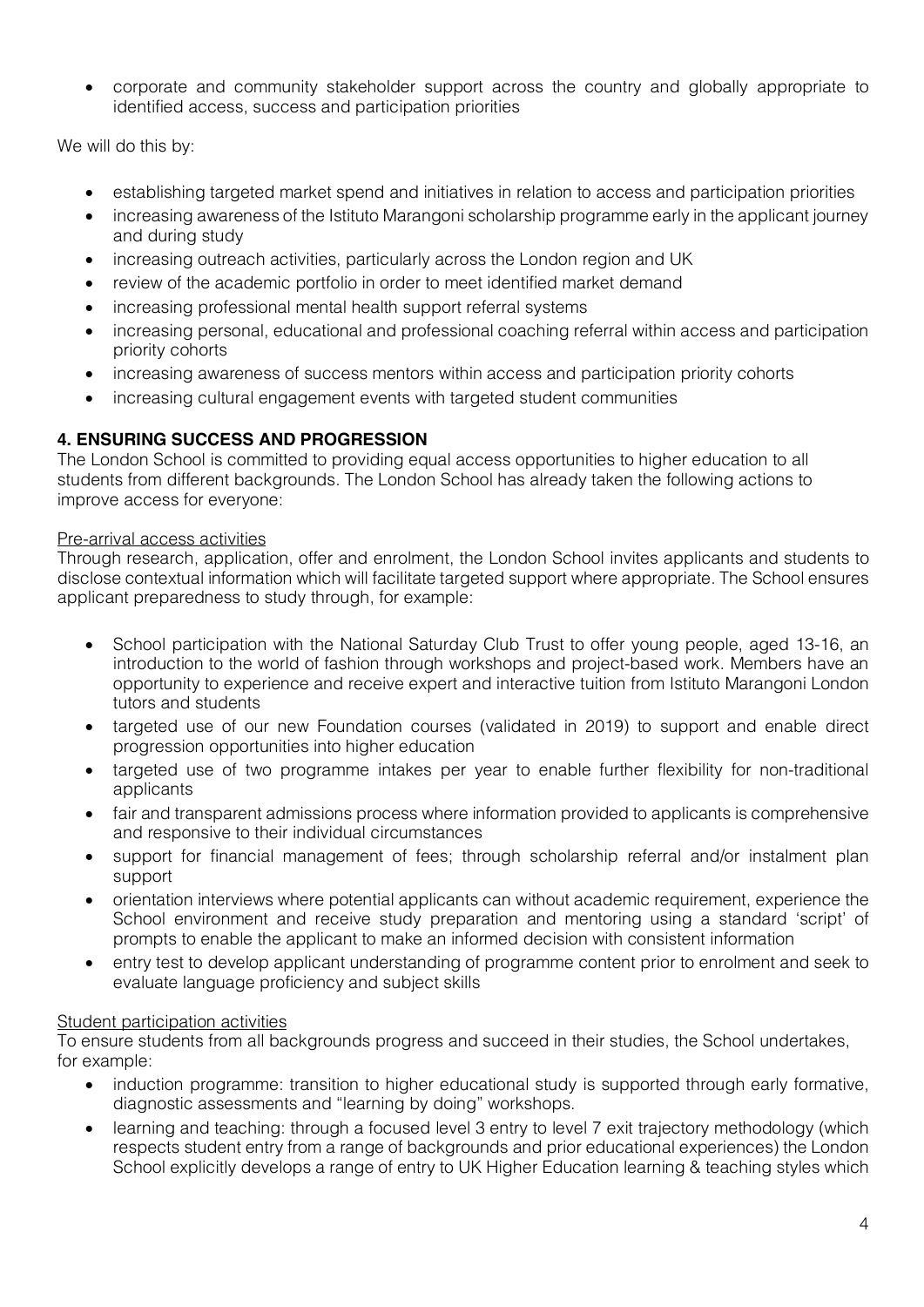foster progression into self-directed, autonomous graduate learner prepared and aware of professional entry standards.

- personal development planning: this integral part of the student learning experience enables tutors to support the holistic, individual, student experience needs, personal context (including barriers and achievements), student self-reflection (upon personal goal setting) and appropriate graduate professional ambitions.
- Special Education Needs (SEN) Support: the School has a SEN Tutor to support students with disclosed learning difficulties. Through development and monitoring of the Personal Learning Plan, reasonable adjustments are put in place to enable individual student success and progression.
- personal, educational and professional coaching: this service (available on request or by student services referral) support the individual student's needs and informs wider School enhancement through quarterly reporting
- coaching and mentoring scheme: this initiative enables students to become or find mentoring support throughout their studies
- counselling support: this service (available on request or by referral) provides one-to-one psychological therapy for students who are experiencing a range of psychological difficulties to enable students' progression and success.
- cultural engagement: through social cultural events, the School actively engages with targeted student communities, highlighting success and motivating broader community understanding, academic and career ambition
- job seeking support: the careers service provides regular and targeted newsletter and coaching support to enable students to secure work during study, an internal job platform and careers fair to facilitate employment matching relevant to their studies and career goals

#### Graduate success activities

To ensure graduate success for students from all backgrounds, the London School provides, for example:

- careers job platform: the student and alumni portal enables direct job search and application (local, national and international) within Istituto Marangoni industry networks
- careers counselling: this service (available on request for students and alumni or by referral) enables focused employment preparation with CV and cover letter support, personal branding, and interview skills training to enhance graduate self-assessment and success in a competitive employment marketplace
- industry engagement: the School works closely with business, industry and trade organisations, for example, London Fashion Week and Careers Fairs, to improve opportunities for work experience which have demonstrably improved graduate outcomes
- career events and workshops: are offered throughout the year to further enhance students' interaction with industry. Experienced professionals deliver motivational talks, host masterclasses, and teach workshops on all aspects of the career journey
- graduate satisfaction: the School monitors satisfaction with careers support through national graduate survey responses and identifies annual action plans in response to priority areas, for example, entrepreneurial support.

#### **5. FINANCIAL SUPPORT**

The London School recognises that our students aim to start their academic journey feeling confident with secured financial support to cover all programme costs, where needed. The School also anticipates that for some students, unexpected situations may occur that can impact upon their academic performance during study. In order to support students should difficulties arise, the London School has the following support in place:

• our scholarship programme<sup>1</sup>: this identifies and supports academic talent enter or continue to participate at the London School throughout their study, either through, for example, fee deduction (up to £5k), or substantial academic scholarships (50% or 100%)

<sup>1</sup> https://www.istitutomarangoni.com/en/admission/scholarships/